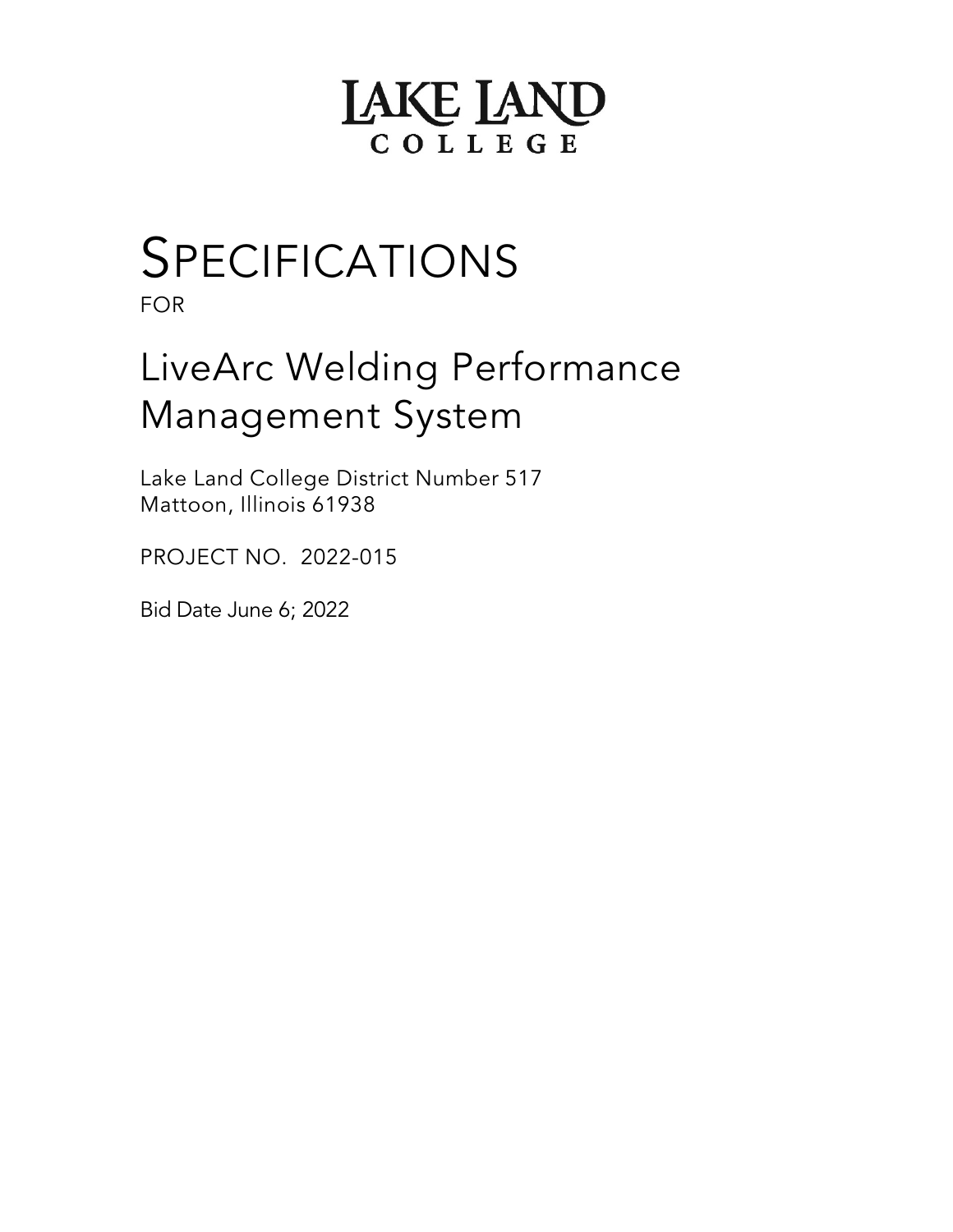# TABLE OF CONTENTS

# SECTION DESCRIPTION

- 001113 Advertisement for Bids.
- 002113 Instructions to Bidders
- 004146 Bid Form
- 110113 Scope

END OF SECTION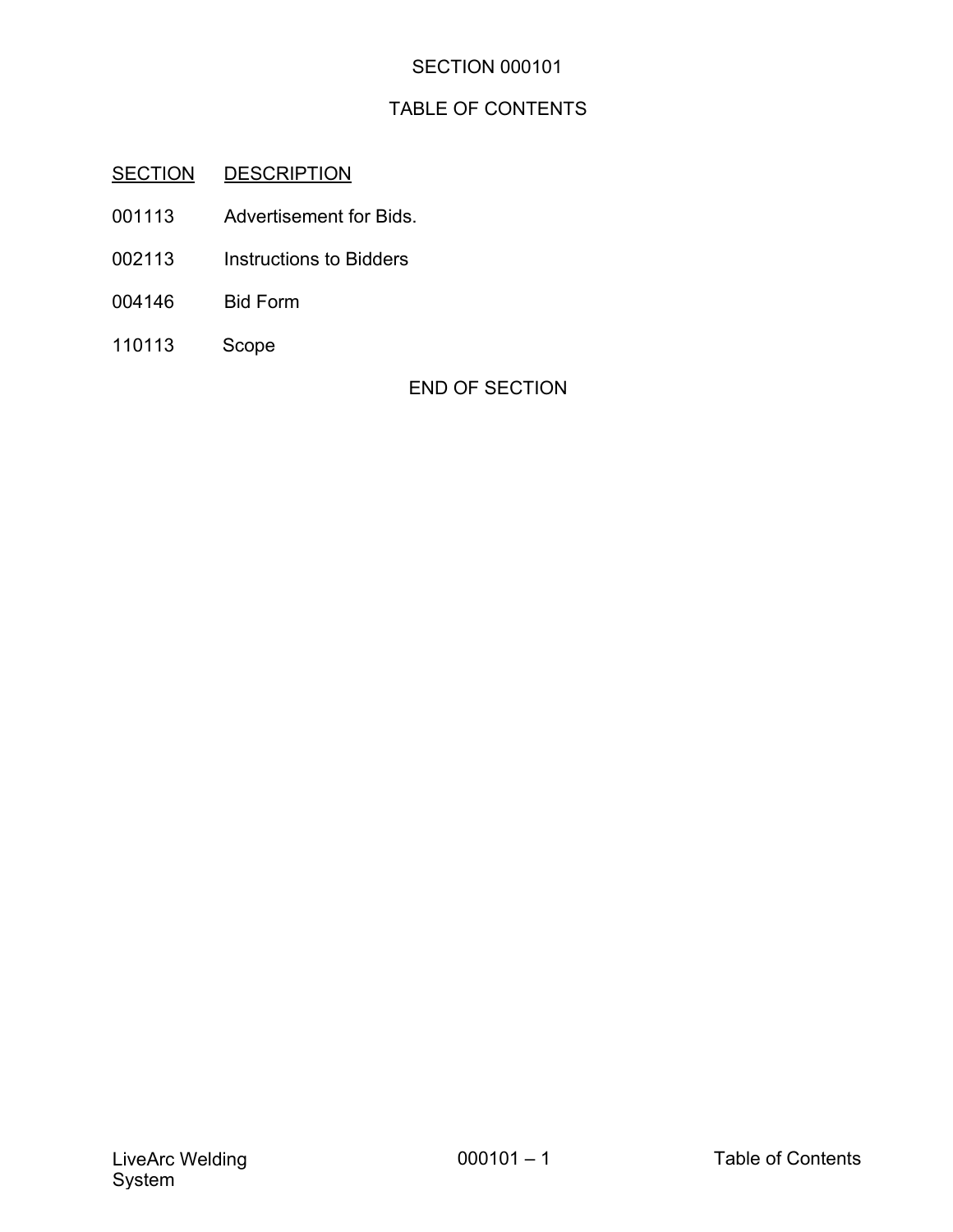## ADVERTISEMENT FOR BIDS

Advertisement for Bids Bids: June 6, 2022 LAKE LAND COLLEGE DISTRICT #517 MATTOON, ILLINOIS Project No. 2022-015

The Lake Land College District Number 517 Board of Trustees will receive sealed bids for a LiveArc Welding Performance Management System.

Bids will be received until 1:30 PM Central Standard Time on Monday, June 6, 2022 in the office of the Vice President for Business Services, in the Board and Administration Center on the campus of Lake Land College, 5001 Lake Land Boulevard, Mattoon, IL. Bids received after this time will not be accepted. Bids will be opened and publicly read immediately after the specified closing time. All interested parties are invited to attend. Obtain bidding documents/requirements at the office of the Vice President for Business Services, phone (217) 234-5224, gnuxoll1@lakelandcollege.edu.

The Board of Trustees reserves the right to waive irregularities and reject all bids or parts of bids.

Successful Bidders shall have the sole responsibility of complying with all aspects of existing Prevailing Wage Policies.

Mike Sullivan Chairperson - Lake Land College Board of Trustees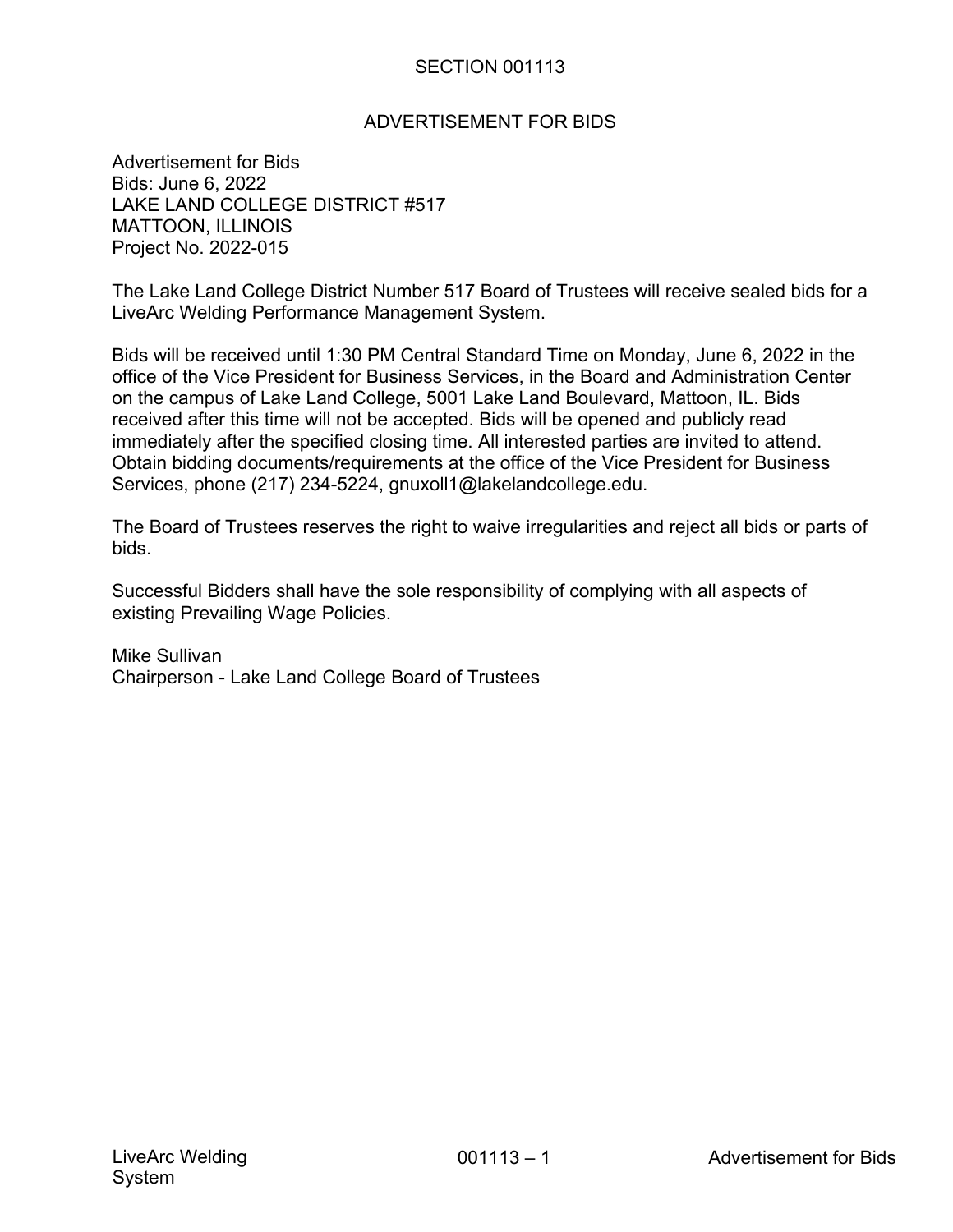#### INSTRUCTIONS TO BIDDERS

#### PART 1 GENERAL

#### 1.01 DEFINITIONS

- A. Lake Land College Board of Trustees will be hereafter referred to in this Specification as "Owners" and all correspondence shall be addressed to: Greg Nuxoll, Vice President for Business Services, Lake Land College, 5001 Lake Land Blvd., Mattoon, IL 61938.
- B. A Bidder is a person or entity who submits a Bid to the Owner.
- C. Bidding Documents include the Advertisement for Bid, Instructions to Bidders, Bid Forms and supplements, and Addenda.
- D. Contract Documents include any Contract forms, Specifications, Drawings, Addenda, and modifications.
- E. An Agreement is a written agreement between the Owner and Contractor setting forth the obligations of the parties thereunder, including but not limited to the provision of the specified goods and materials, the basis of payment and the contract time.
- F. A Bid is a complete and properly signed proposal to provide the goods and services for the sums stipulated therein, submitted in accordance with the Bidding Documents.
- G. The Base Bid is the sum stated in the Bid for which the Bidder offers to provide the goods and services described in the Bidding Documents as the base, to which items may be added or from which items may be deleted for sums stated in Alternate Bids.
- H. An Alternate Bid is an amount stated in the Bid to be added to or deducted from the amount of the Base Bid if the corresponding changes in the items, as described in the Bidding Documents, are executed.
- I. A Unit Price is an amount stated in the Bid as a price per unit of measurement for goods or services as described in the Bidding Documents or in the proposed Contract Documents.

#### 1.02 DOCUMENTS

A. Copies of the Bidding Documents may be obtained at the Office of the Vice President for Business Services, 5001 Lake Land Boulevard, Mattoon, Illinois 61938, (217) 234-5224, gnuxoll1@lakelandcollege.edu.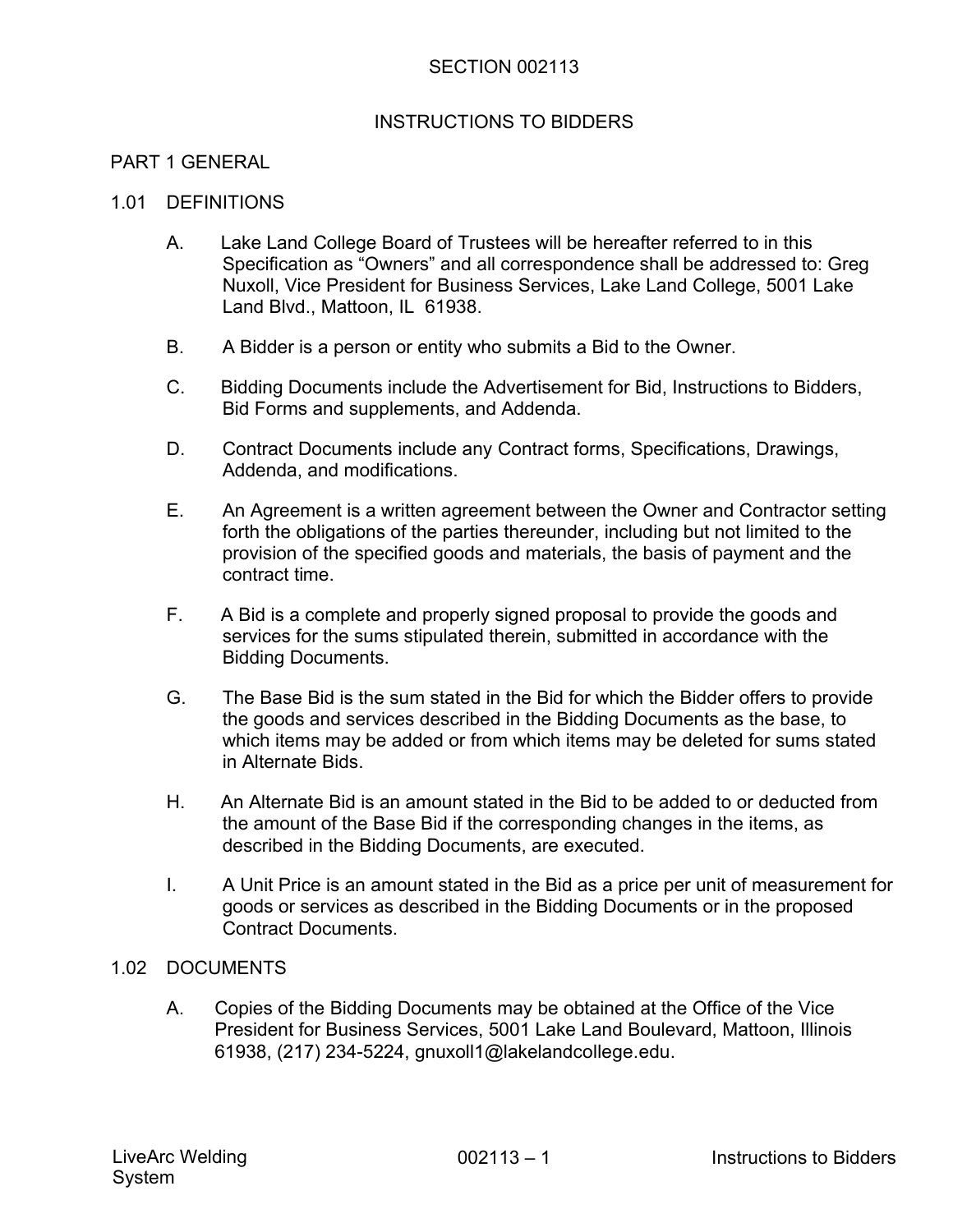# 1.03 EXAMINATION OF DOCUMENTS

- A. Bidders shall examine all documents. Failure to do so will not relieve a successful bidder of his obligation to provide all labor and materials necessary to carry out the provision of his contract for the sum stated thereon.
- B. Each Bidder, by submitting his bid represents that he has read and understands the bidding documents.

#### 1.04 INTERPRETATIONS DURING BIDDING

- A. If any Bidder is in doubt as to the meaning of any part of the Bidding Documents, they may submit a written request to: Greg Nuxoll, Vice President for Business Services, 5001 Lake Land Boulevard, Mattoon, Illinois 61938, gnuxoll1@lakelandcollege.edu; for an interpretation of that part.
- B. Written requests for interpretations or clarifications must be made no later than five (5) working days prior to the Bid Date specified in the Advertisement for Bids.
- C. Any interpretation or change will be made only by Addenda numbered, dated, and issued by the Owner to each Bidder on record as having received a set of Bidding Documents and will be available for inspection wherever the Bidding Documents are kept available for that purpose. Lake Land College will not be responsible for any other explanations or interpretations of the Bidding **Documents**

## 1.05 SUBSTITUTION OF PRODUCTS

- A. **MANUFACTURER'S TRADE NAMES ARE USED IN SPECIFICATIONS FOR THE EXPRESS PURPOSE OF ESTABLISHING A STANDARD OF QUALITY AND COORDINATION OF DESIGN, NOT FOR THE PURPOSE OF LIMITING COMPETITION**.
- B. All sizes of equipment must be as specified, and all pieces of equipment must include or have those features which are set forth in the specifications.
- C. No substitution will be considered unless a written request has been submitted with their bid.
- D. Bidders proposing substitutions in writing must submit detailed specifications with catalog cuts or manufacturer's literature, pictorially portraying that on which they are bidding for comparison to specified items by the Owner.
- E. Any additional explanation or statement which the Bidder wishes to make must be placed in the same envelope and attached to the proposal. Unless the Bidder so indicates, it is understood that the Bidder has bid in strict accordance with the specifications and drawings and has made no substitutions, modifications or additional stipulations.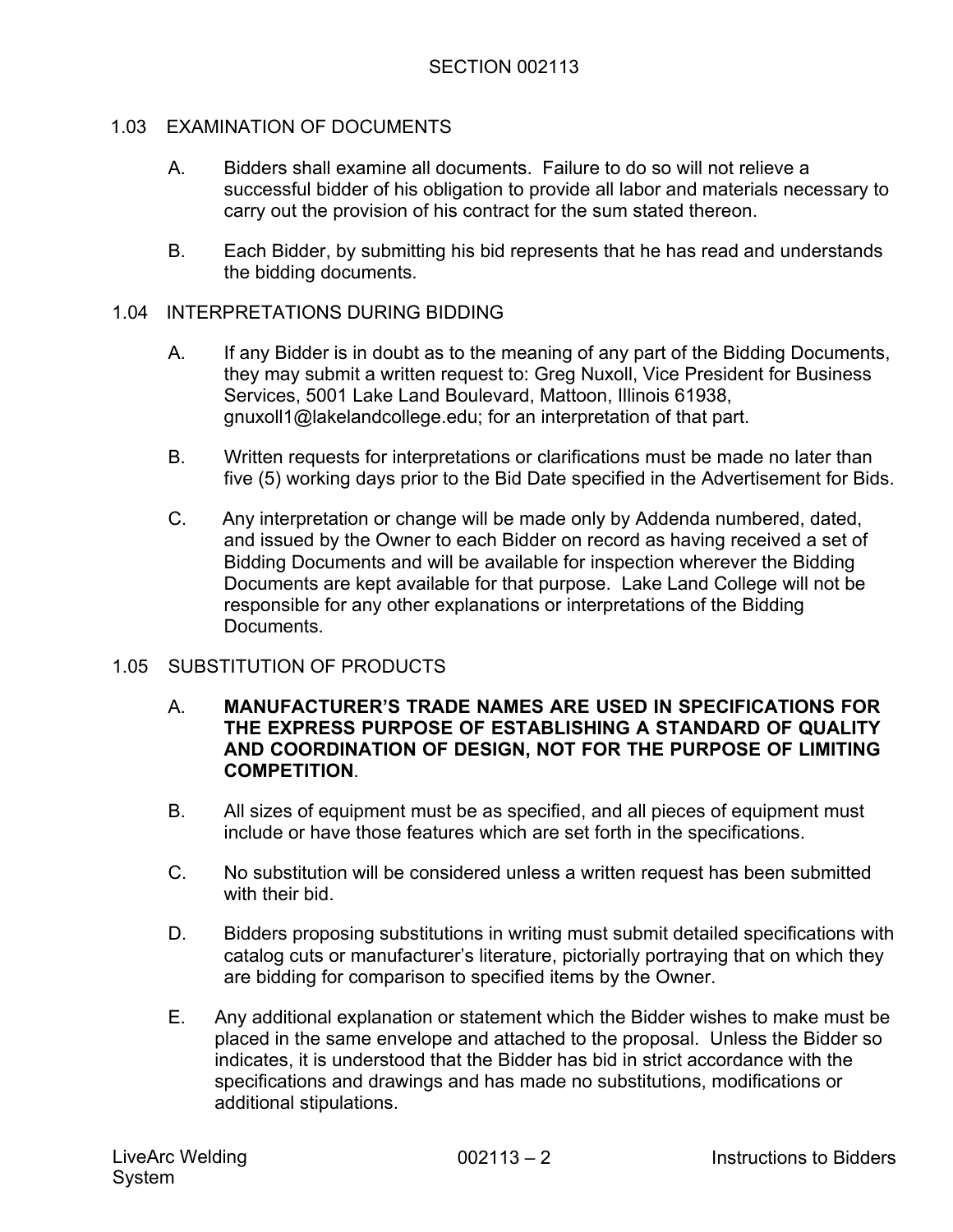F. Bids shall not contain any recapitulation of the work to be done and no oral, telephone, facsimile or email proposals or modifications will be considered.

# 1.06 QUALIFICATION OF BIDDERS

- A. Bidders may be disqualified and their Bids not considered for any of the following specific reasons:
	- 1. Reason to believe collusion exists among Bidders.
	- 2. The Bidder being interested in any litigation against the Owner.
	- 3. The Bidder being in arrears on any existing contract or having defaulted on a previous contract.
	- 4. Lack of competency as revealed by the financial statement, experience, and equipment, questionnaires, or qualification statement.
	- 5. Uncompleted work, which in the judgment of the Owner will prevent or hinder the prompt completion of additional work if awarded.
- B. If requested, a Bidder shall submit to the Owner a confidential Financial Statement in a sealed envelope.
- 1.07 PREPARATION OF BID:
	- A. All bids must be submitted on the bid form contained herein. (see Section 004146) Oral, telephone, facsimile, electronic mail, or telegraph bids will not be accepted.
	- B. The Bidder shall base the bid on materials complying with the Bidding Documents, and shall list all information where the bid form requires.
	- C. The blank spaces in the bid form shall be filled in correctly with ink or typewritten. A bid form containing an alteration or erasure of any price contained in the bid which is used in determining the lowest responsible bid shall be rejected unless the alteration or erasure is corrected as herein provided:
		- 1. An alteration or erasure must be crossed out and the correction printed in ink or typewritten adjacent to the alteration or erasure.
		- 2. The person signing the bid must initial the correction in ink.
		- 3. In the event that any price used in determining the lowest responsible bid is expressed by the Bidder in both written and numerical form, the written representation shall govern in all cases.
	- D. If the bid form includes alternates, each Bidder shall bid on each alternate. Failure to comply may be cause for rejection.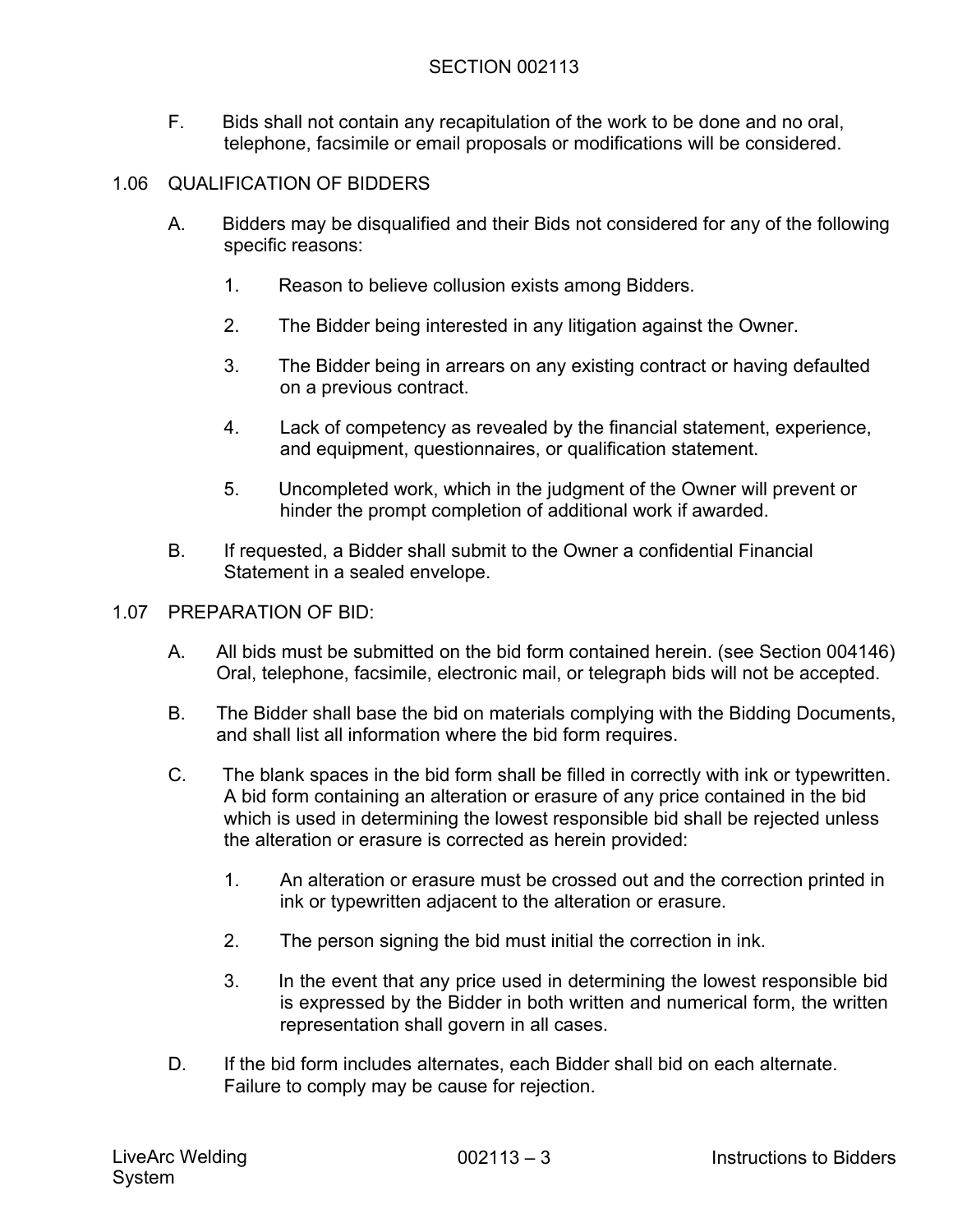- E. If an individual submits Bid, he or his duly authorized agent must sign his name. If a firm, association or partnership submits the Bid, the name, address and title of each member must be given, and an official or duly authorized agent must sign the Bid. Powers of attorney authorizing agents or others to sign Bids must be properly certified and must be in writing and submitted with the Bid.
- F. Bids from individuals or partnerships, if signed by an attorney-in-fact, shall have attached to the bid the power of attorney, evidencing the authority to sign the bid. If the bid is signed by any other legal entity, the authority of the person signing shall be attached to the bid.
- G. A W-9 Form is required with each bid submittal.

# 1.08 EXEMPTION FROM SALES TAX ON MATERIALS

A. The Owner is exempted by Section Three of the Illinois Use Tax Act (Sec 3, House Bill 1610 approved July 31, 1961. IL. Rev. Stat. 1961, Chap. 120 Sec 439.3) from paying any of the taxes imposed by that act and sales to the Owner are exempt by Section Two of the Illinois Retailer's Occupation Tax Act (Section 2, House Bill 1609, Approved July 31, 1961 IL. Rev. Stat. 1961, Chap. 120 Sec. 441) from any of the taxes imposed by that Act.

# 1.09 IDENTIFICATION AND SUBMITTAL OF BID

- A. Each bid and all papers bound and attached to it shall be placed in an envelope and securely sealed therein. The envelope shall be plainly marked with the following:
	- 1. The word "BID"
	- 2. Name and address of the Bidder.
- B. The envelope of the bid shall be addressed to:

Lake Land College C/O Greg Nuxoll LiveArc Welding Performance Management System, Project # 2022-015 5001 Lake Land Boulevard Mattoon, Illinois, 61938

C. Bids shall be delivered before the time set for the opening of the bids. Bids arriving by mail or otherwise after the time designated for the opening of bids will be returned unopened. Oral, telephone, facsimile, electronic mail, or telegraph bids shall not be accepted.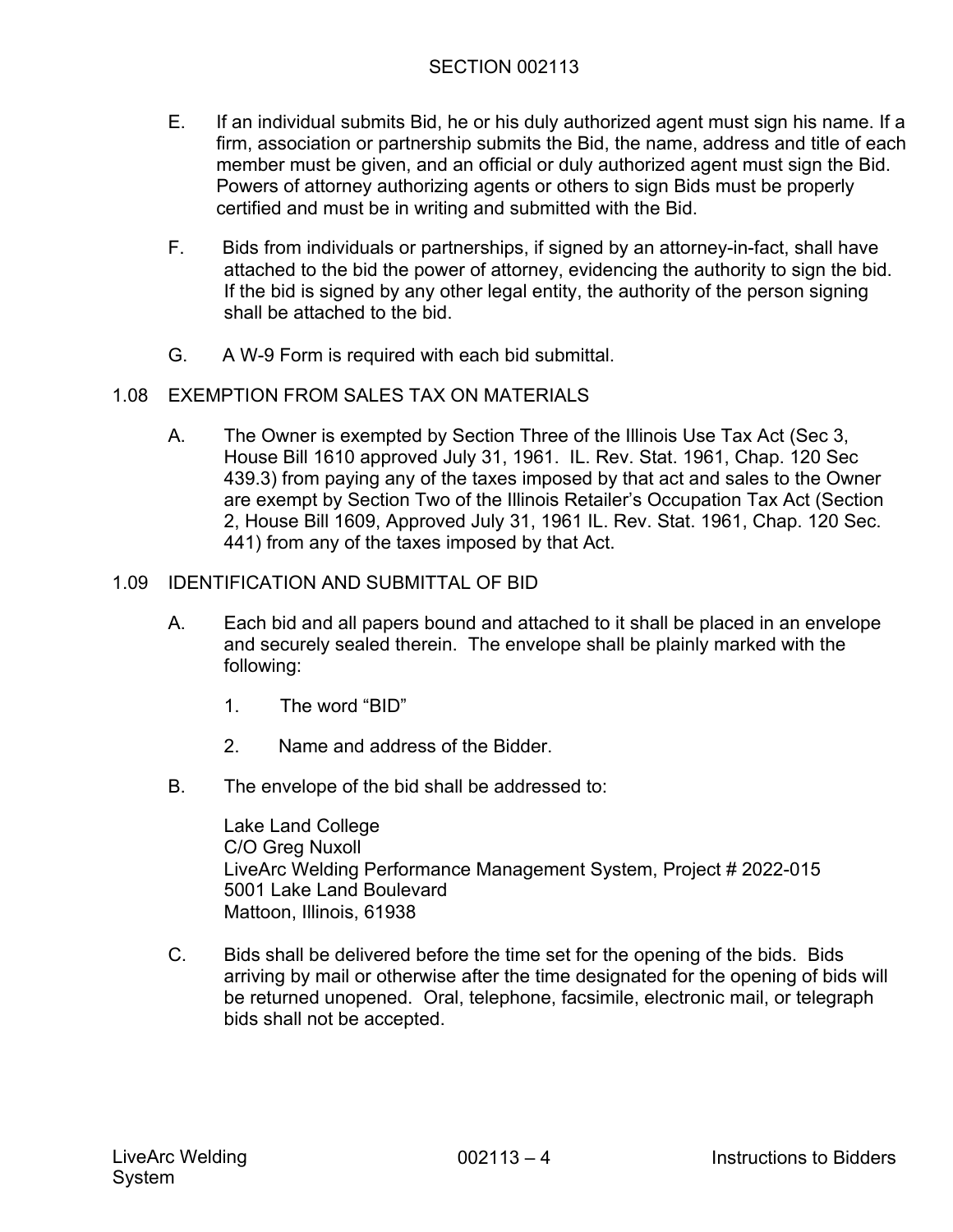# 1.10 MODIFICATION OR WITHDRAWAL OF BID

- A. A bid may not be modified after submittal. Bidders may withdraw a bid at any time before opening. A Withdrawal of a Bid must be made in writing or in person by a bidder or his duly authorized agent. If a firm, association or partnership wishes to withdraw a bid, an official or duly authorized agent must sign the written request or appear in person.
- B. Once withdrawn, the bidder must submit a new bid prior to the opening in order to be considered.
- C. No Bid may be withdrawn or modified after the Bid opening except where the award of the Contract has been delayed beyond 60 days after date of Bid.

# 1.11 OPENING OF BIDS

- A. The Bids submitted will be opened at the time and place stated in the Advertisement for Bids and publicly read aloud and thereafter shall remain on file with the Owner
- B. After Bids are opened, the Bids will be tabulated for comparison on the basis of the Bid prices and quantities shown on the Bids.
- C. The Owner reserves the right to withhold the award of the Contract for a period of 60 days from the date of the opening of Bids and no award will be made until the Owner is satisfied as to the responsibilities of the low Bidders.
- D. Until final award of the Contract, the Owner reserves the right to reject any or all Bids or proceed to do the work otherwise in the best interest of the Owner.

# 1.12 EVALUATION AND CONSIDERATION OF BIDS

- A. The Owner reserves the right to reject all bids or parts of bids, and to waive informalities therein.
- B. For the purpose of determining the lowest responsible bidder in the consideration of all bids submitted, the Owner reserves the right to accept or reject any or all alternates in the numerical order in which they appear on the bid form.

## 1.13 DISQUALIFICATION OF BIDDERS

- A. Bids will not be considered if they show any omissions, additions, alterations of form, conditions not requested unauthorized alternate Bids or irregularities of any kind. However, the Owner reserves the right to waive any irregularities and to make the award in the best interest of the Owner.
- B. The Bidder acknowledges the right of the Owner to reject any or all Bids and to waive any informality or irregularity in any Bid received. In addition, the Bidder recognizes the right of the Owner to reject a Bid if the Bidder fails to submit the data required by the Bidding Documents.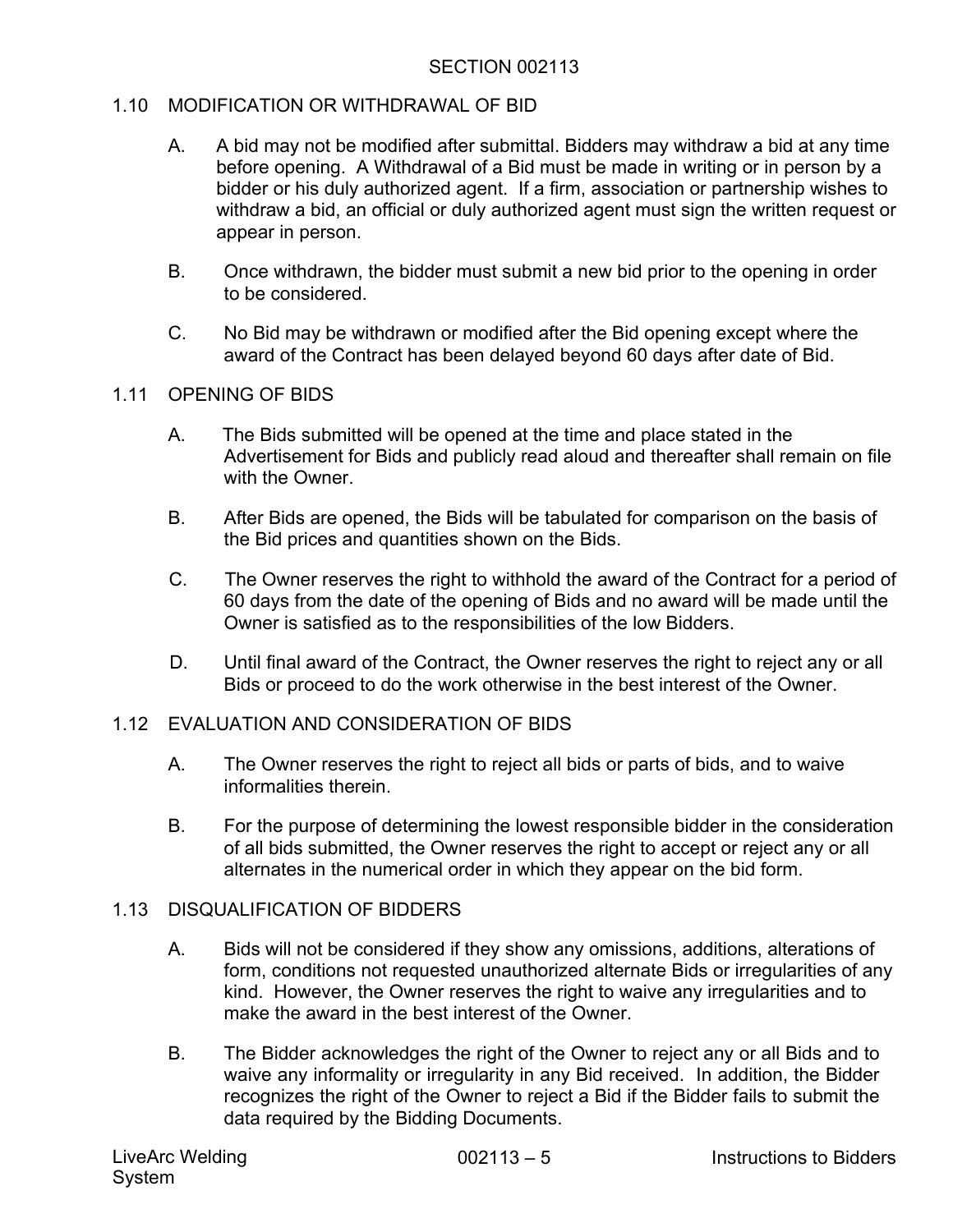C. For the purpose of determining the lowest responsible bidder in the consideration of all bids submitted, the Owner reserves the right to accept or reject any or all alternates in the numerical order in which they appear on the bid form.

# 1.14 APPLICABLE LAWS

- A. All applicable state laws, municipal ordinances, and the rules and regulations of all authorities having jurisdiction over the Work shall apply to the Contract throughout, and they will be deemed to be included in the Contract the same as though herein written out in full.
- B. Bidder's signatures shall be construed as acceptance of and willingness to comply with all provisions of the acts of the General Assembly of the State of Illinois relating to the Department of Human Rights Act, previously the Illinois Fair Employment Practices Act, Prevailing Wage Act for workers in our area, preference to citizens of the United States and residents of the State of Illinois, and discrimination and intimidation of employees. Provisions of said acts are hereby incorporated by reference and become a part of this proposal and specification.

# 1.15 EXECUTION OF THE AGREEMENT

- A. The successful Bidder, if awarded the Project, shall sign the necessary Agreements with the Owner and furnish Payment and Performance Bonds and Certificates of Insurance, if required elsewhere in this document, but no such Agreement shall be in force and effect until it is executed by all parties, and the Payment and Performance Bonds and Certificates of Insurance have been approved.
- B. Failure to execute and return the Agreement within ten (10) calendar days may result in the rescinding of the Contract award.

# 1.16 RECORDS:

A. The Contractor shall maintain, for a minimum of 5 years after the completion of the contract, adequate books, records and supporting documents to verify the amounts, recipients, and uses of all disbursements of funds passing in conjunction with the contract; the contract and all books, records and supporting documents related to the Contract shall be available for review and audit, and the Contractor agrees to cooperate fully with any audit conducted and to provide full access to all relevant materials.

# END OF SECTION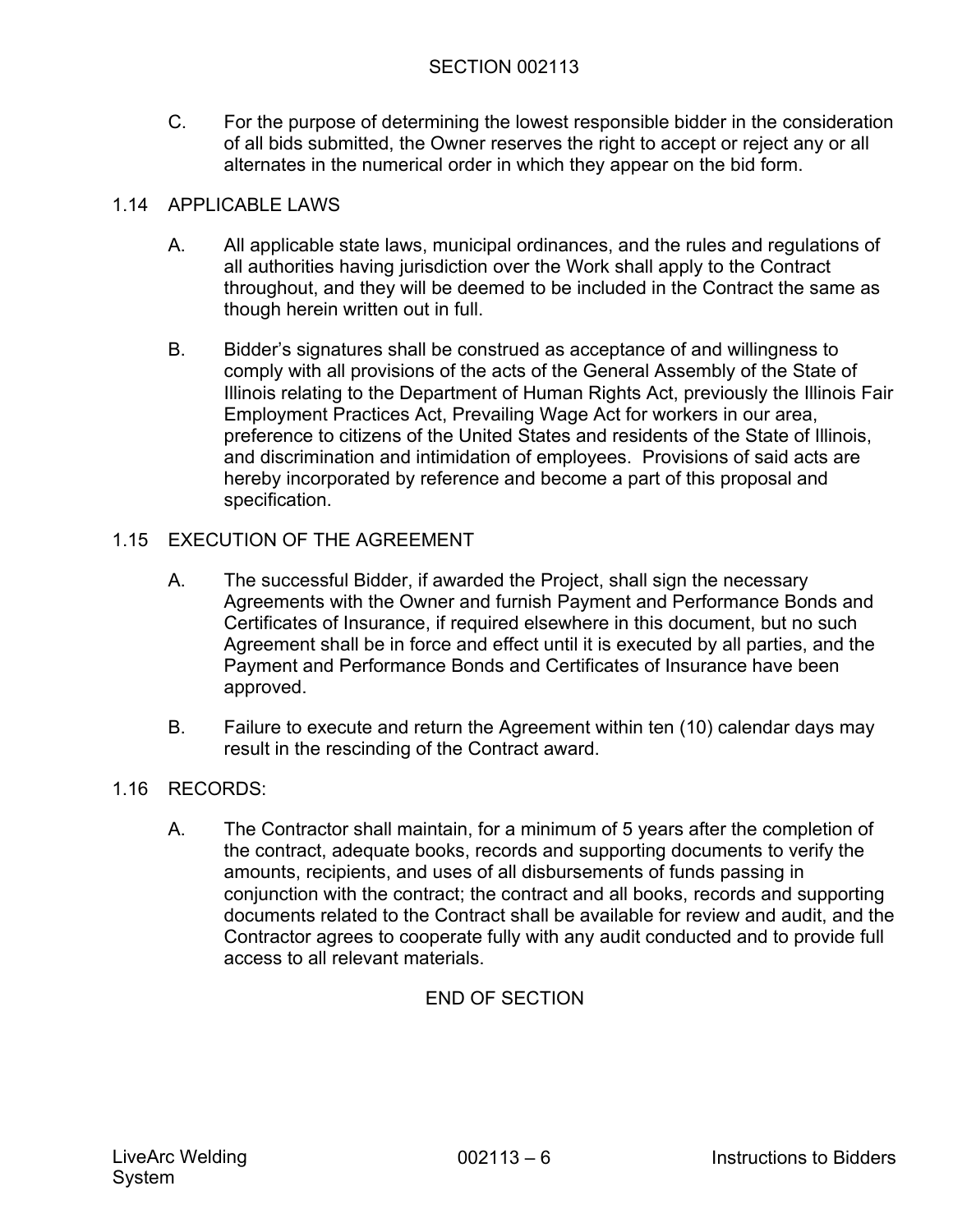#### BID FORM

| <b>PROJECT</b> |
|----------------|
|----------------|

IDENTIFICATION: LiveArc Welding Performance Management System, Project # 2022-015 BID TO: Board of Trustees Lake Land College District Number #517 C/O Greg Nuxoll Vice President for Business Services 5001 Lake Land Boulevard Mattoon, Illinois, 61938 BID FROM:

The undersigned Bidder agrees, if this Bid is accepted, to enter into an Agreement with the Owner, in the form included in the Bidding Documents, to perform and furnish all materials, labor and equipment as specified or indicated in the Bidding Documents for the Bid Price and within the Bid Times indicated in this Bid and in accordance with the terms and conditions of the Contract Documents.

- In submitting this Bid, Bidder represents that:
- A. This Bid will remain subject to acceptance for 60 days after the day of the bid opening.
- The Owner has the right to reject this bid.
- C. Bidder will sign and submit the Agreement with the Bonds and other documents as required by the Bidding requirements within 15 days after the Owner's Notice of Award. A W-9 Form is required.
- D. Bidder has copies of all the Bidding Documents.
- E. Bidder is familiar with federal, state and local laws and regulations.
- F. Bidder has correlated the information known to Bidder with the Bidding Documents.
- This Bid is genuine and not made in the interest of or on the behalf of an undisclosed person, firm or corporation and is not submitted in conformity with an agreement or rules of a group, association, organization or corporation; Bidder has not directly or indirectly induced or solicited another Bidder to submit a false or sham Bid; Bidder has not solicited or induced a person, firm or corporation to refrain from bidding; and Bidder has not sought by collusion to obtain for itself an advantage over another Bidder or over the Owner.
- H. Bidder has received the following addenda receipt of which is hereby acknowledged. Date Number
	-

Bidder will provide all materials, labor and equipment as specified in accordance with the Contract Documents for the following price(s):

STIPULATED-SUM BID PRICE

| Performance Management System) | Nollars (\$ر |           |
|--------------------------------|--------------|-----------|
|                                | (use words)  | (fiqures) |

Bidder agrees to provide all materials, labor and equipment, as specified, on or before the number of calendar days indicated below.

|                                                                                  | SUBMITTED on                                                                                                                    | . 2022 |
|----------------------------------------------------------------------------------|---------------------------------------------------------------------------------------------------------------------------------|--------|
|                                                                                  | Company<br><u> 1980 - Jan Samuel Barbara, margaret e populazion del control del control del control del control de la provi</u> |        |
|                                                                                  | Address                                                                                                                         |        |
| No. of Working Days<br>To Provide Specified<br>Materials, Labor and<br>Equipment | Signed<br>(Printed Name)                                                                                                        |        |
| Days                                                                             | Phone                                                                                                                           |        |
|                                                                                  | Email                                                                                                                           |        |
|                                                                                  | <b>END OF SECTION</b>                                                                                                           |        |
|                                                                                  |                                                                                                                                 |        |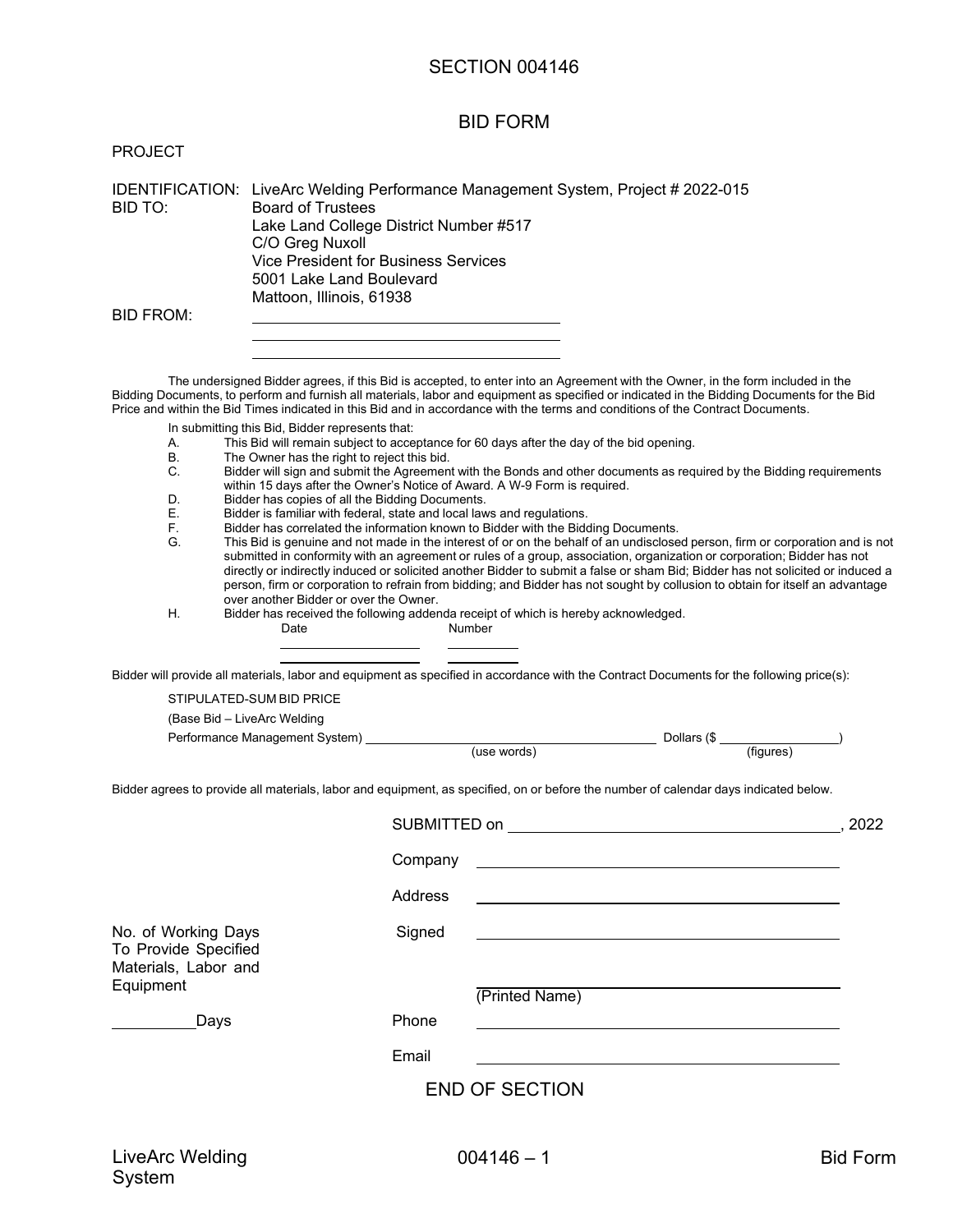#### LiveArc Welding Performance Management System

#### PART 1 GENERAL

#### 1.01 SCOPE

- A. The purpose of these specifications is to establish minimum standards and features for the purchase of a complete LiveArc Welding Performance Management System. The system shall meet all applicable codes, and other provisions as specified herein. Furnish parts, fittings, and any other accessories required, as specified, to provide complete and fully functioning LiveArc Welding Performance Management System.
- B. If a Bidder is unable to comply with any of the following specifications, the Bidder shall submit in writing the reason for noncompliance. Noncompliance with any specification is grounds for rejection of the entire bid. The buyer reserves the right to reject any bid which does not meet these specifications.

#### **C. Bids shall be for product complete, delivered, including all shipping, handling and delivery fees and will have no hidden costs.**

- D. Bids shall include explicit technical information, if applicable, regarding electrical, plumbing, ventilation, special structural considerations or other accommodations required for the proper installation and operation of specified equipment.
- E. All equipment shall bear full manufacturers on-site warranty for a minimum of one year from the date of delivery to the Owner and shall include parts, labor and software upgrades.
- F. Provide on-site/online remote training for college personnel by certified instructor(s) to ensure a reasonable level of proficiency with all supplied equipment.
	- 1. All student and teacher materials, software, manuals, guides or other supplied materials or information shall be presented in a neat, orderly, and professional manner using binders, folders or other devices as necessary.

#### 1.02 QUALITY ASSURANCE

- A. Submit a list of special tools and test equipment required for maintenance and testing of the products supplied.
- B. All equipment shall have a nameplate that identifies the manufacturer's name, address, type or style, model or serial number, and catalog number.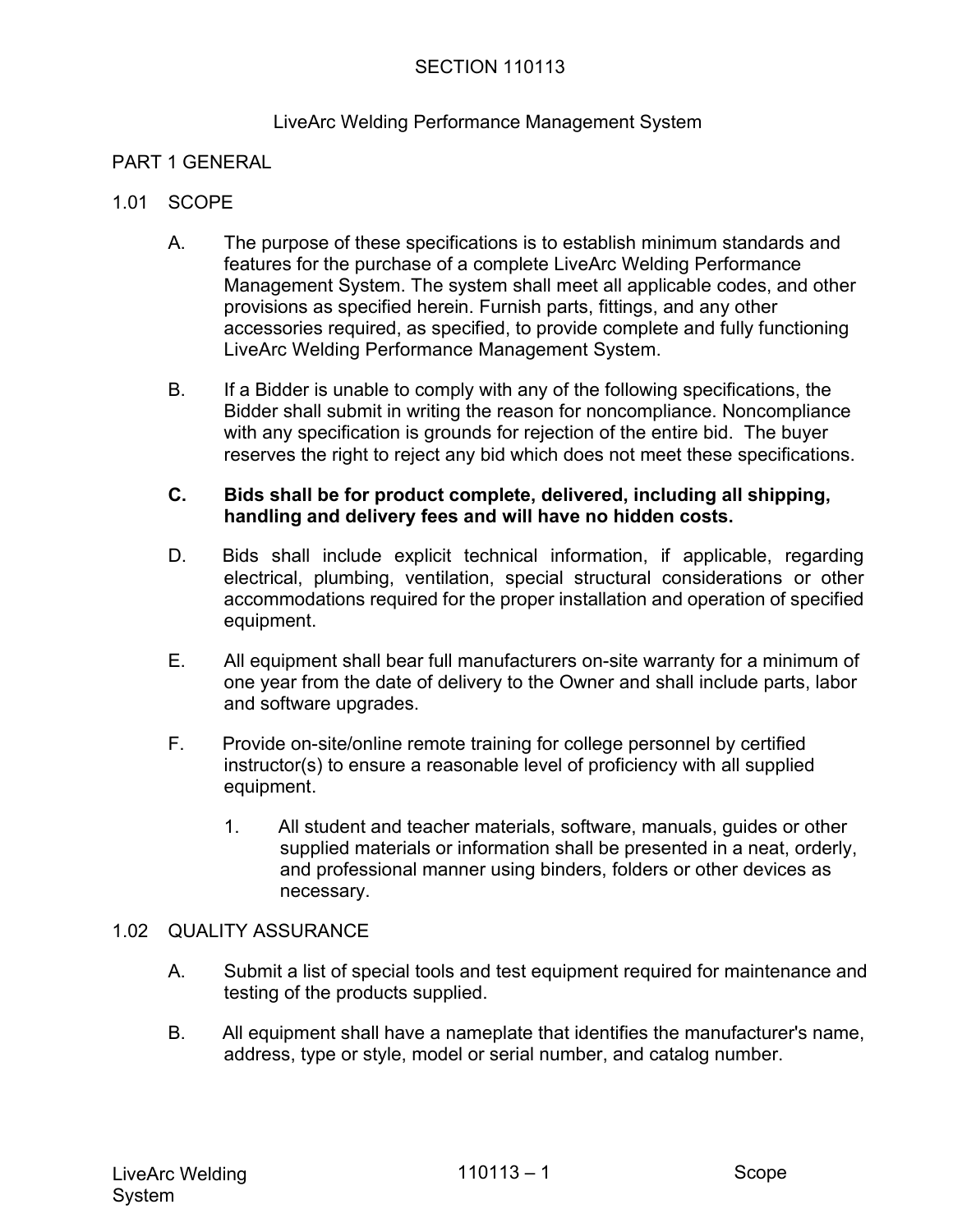## 1.03 GENERAL

A. Items specified below are singular in quantity unless otherwise specified.

# PART 2 PRODUCTS

- 2.01 LiveArc Welding Performance Management System
	- A. Augmented reality helmet with a large viewing area for enhanced user comfort and experience
	- B. Real-Time Feedback
	- C. Display Welding Simulation Screen Post-Weld Feedback Screen
	- D. LMS where instructors can customize their own welding curriculum
	- E. Work Stand Allows for training in out-of-position applications
	- F. Specially Coded Workpieces provide a wide range of training applications
	- G. Integrated with exercises for OpenBook and NCCER Welding curriculum
	- H. Processes: MIG, Flux-Cored and Stick
	- I. Joints: Lap, T-, Pipe-to-Plate, Single V-Groove, Butt, and Single-Bevel Groove
	- J. Positions: 2F-4F; 1G-4G
	- K. Welding Positioning Arm Allows for training in out-of-position applications
	- L. PC Software Available Allows free installation on a separate PC and data can be transferred to and from the PC for reviewing student progress and managing assignments/users
	- M. Assignment Selection Screen Welding Procedure Specification Screen Post-Weld Feedback Screen
	- N. 0.5-inch reversible steel tabletop with drawers, gun holder, quick-release clamps and heavy-duty casters
	- O. Motion-Tracking Cameras for feedback on key performance parameters to improve baseline welding skills
	- P. SmartGun Glove-friendly, 400-amp MIG gun with built-in LEDs